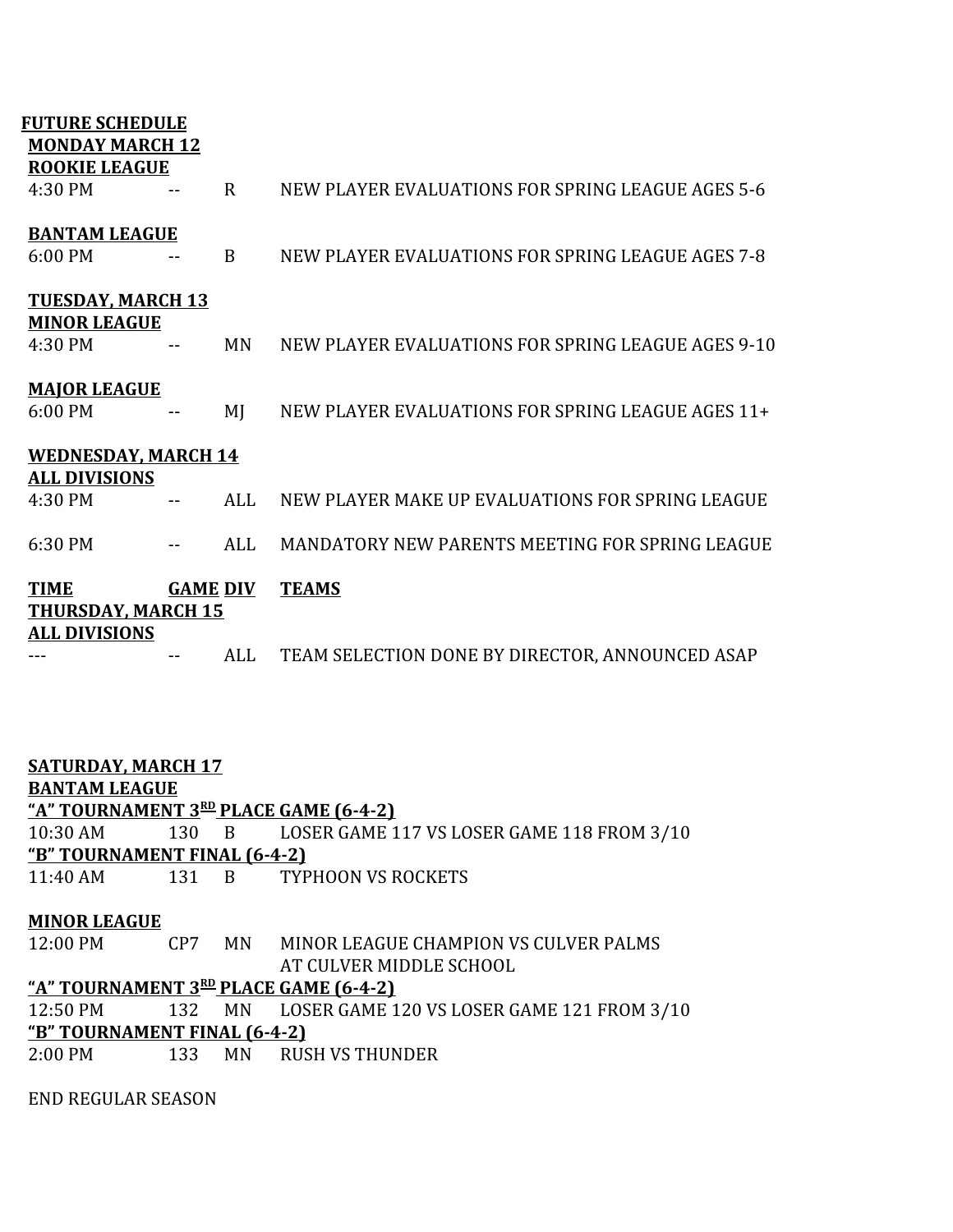# NOTE: THERE WILL BE NO PARENTS VS PLAYERS GAMES THIS SEASON

# \*\*THIS IS THE CURRENT ALL STAR GAME SCHEDULE, SUBJECT TO CHANGE **ROOKIE LEAGUE**

3:10 PM 134 R VIKINGS VS ROOKIE "B" STARS—THIS GAME IS ON FOR SURE 4:20 PM 135 R SPLASH VS ROOKIE ALL STARS (IF SPLASH DEFEAT TROJANS IN ROOKIE TOURNAMENT FINAL)

## **BANTAM LEAGUE**

5:30 PM 136 B DRAGONS VS BANTAM "B" STARS (IF DRAGONS LOSE BANTAM TOURNAMENT CONSOLATION GAME)

## **MAJOR LEAGUE**

6:40 PM 137 MJ LEOPARDS VS MAJOR ALL STARS (IF LEOPARDS WIN FINAL TWO GAMES)

NOTE: ALL STAR SCHEDULE SUBJECT TO CHANGE

## **SUNDAY, MARCH 18\*\*\*AWARDS BANQUET DAY\*\*\***

**ROOKIE LEAGUE** 11:00 AM -- R ROOKIE AWARDS BANQUET

#### **BANTAM LEAGUE**

1:15 PM -- B BANTAM AWARDS BANQUET

#### **MINOR LEAGUE**

3:45 PM -- MN MINOR AWARDS BANQUET

#### **MAJOR LEAGUE**

6:00 PM -- MJ MAJOR AWARDS BANQUET

#### **MONDAY, MARCH 19**

WINTER LEAGUE TEAMS WILL BEGIN PRACTICING

#### **SATURDAY, MARCH 24**

SPRING LEAGUE SCRIMMAGES FOR ALL TEAMS

#### **SUNDAY, MARCH 25**

SPRING LEAGUE OPENING DAY FOR 16 OF 30 TEAMS

## **SATURDAY, APRIL 7**

SPRING LEAGUE OPENING DAY FOR THE OTHER 14 TEAMS

SPRING LEAGUE HAS NO PLAY OVER EASTER WEEKEND OR THE MEMORIAL DAY HOLIDAY